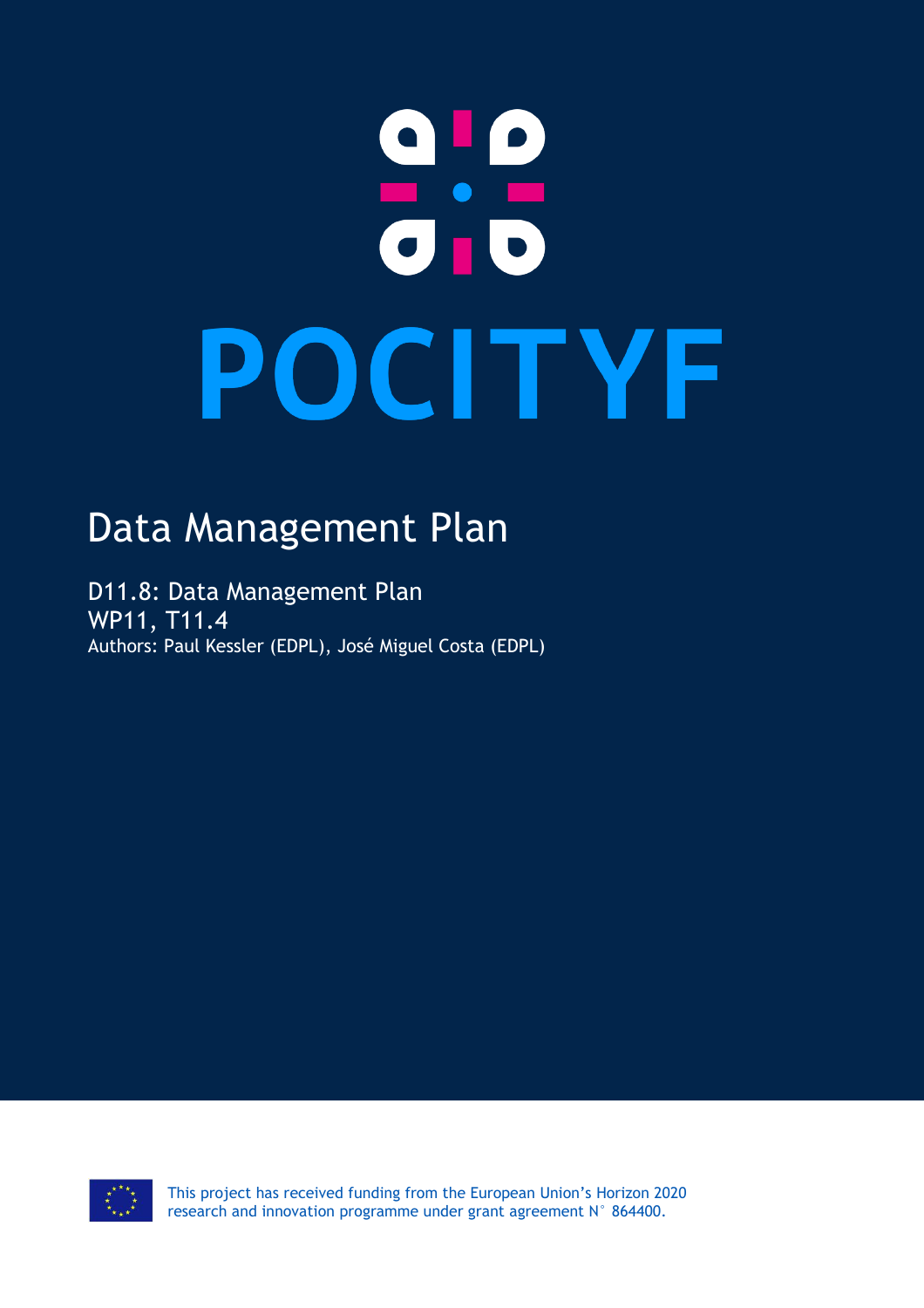#### Data Management Plan

Technical references

| Project Acronym              | <b>POCITYF</b>                                                    |
|------------------------------|-------------------------------------------------------------------|
| <b>Project Title</b>         | A POsitive Energy CITY Transformation Framework                   |
| <b>Project Coordinator</b>   | João Gonçalo Maciel<br><b>EDPL</b><br>JoaoGoncalo.Maciel@edp.com  |
| <b>Project Duration</b>      | 60 months (from October 2019 - to September 2024)                 |
|                              |                                                                   |
| Deliverable No.              | D <sub>11.8</sub>                                                 |
| Dissemination level*         | PU                                                                |
| <b>Work Package</b>          | WP11 - Project Management                                         |
| <b>Task</b>                  | T11.4 - Data and Ethics Management                                |
| Lead beneficiary             | $1$ (EDPL)                                                        |
| Contributing beneficiary/ies | 1 (EDPL), 3 (UNINOVA), 15 (GA), 30 (E@W), 38 (CERTH),<br>39 (VTT) |
| Due date of deliverable      | 31 March 2020                                                     |
| Actual submission date       | 30 March 2020                                                     |
|                              | ∗<br>$PU = Public$                                                |

PP = Restricted to other programme participants (including the Commission Services) RE = Restricted to a group specified by the consortium (including the Commission Services) CO = Confidential, only for members of the consortium (including the Commission Services)

| <b>Date</b>         | <b>Beneficiary</b>          | <b>Author</b>                                |
|---------------------|-----------------------------|----------------------------------------------|
| 0.1 04/03/2020 EDPL |                             | <b>Paul Kessler</b>                          |
| 0.2 12/03/2020 EDPL |                             | José Miguel Costa                            |
| 0.3 17/03/2020 EDPL |                             | Paul Kessler, José Miguel Costa              |
|                     | 1.0 30/03/2020 UNINOVA, VTT | EDPL, including comments by two<br>reviewers |



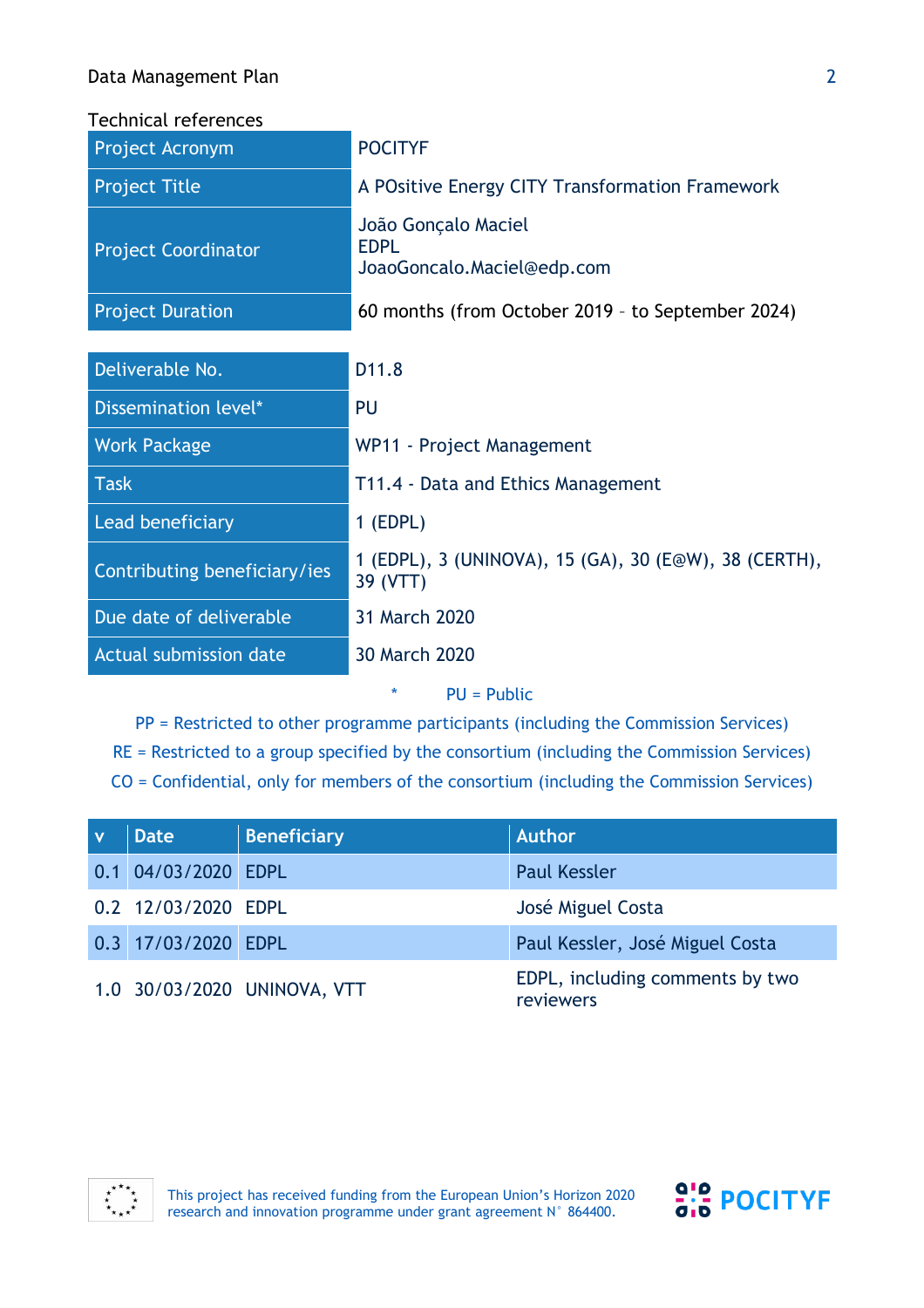## Executive Summary

The present deliverable D11.8 – *Data Management Plan* – establishes the framework under which POCITYF consortium will monitor/generate, process and collect data during project's demonstration activities and citizen engagement actions. D11.8 tackles as well how the data will be exploited or made accessible for verification and re-use and how the data will be curated and preserved after the project is completed. Current document corresponds to the first version of POCITYF Data Management Plan (DMP), therefore composed by preliminary information and frameworks that will be followed, in the near future, to collect and characterise project's data sets (which will be presented in next iterations of the current deliverable, to be submitted by M24 – September 2021 – and M48 – September 2023).

Moreover, the DMP details the standards that will be used, how the research data will be preserved and what data sets will be published for verification or reuse as open access. The DMP covers the entire research data life cycle and must be consistent with exploitation and Intellectual Property Rights (IPR) requirements. Hence, research data linked to exploitable results will not be put into the open domain if they compromise the consortium's commercialisation prospects or have inadequate protection, which is also a H2020 obligation. Particularly, sensitive data provided by consortium partners for the demonstration scenarios and personal data of the users will be kept strictly confidential and anonymized, i.e., secured in a way to maintain compliance with General Data Protection Regulation (GDPR).

Information herein presented goes beyond POCITYF's Grant and Consortium Agreement, stating the progress that was achieved within the first six months of the project in what concerns Data Management methodologies.

This document has been built based on the Horizon 2020 FAIR DMP template (Version: 26 July 2016), which promotes the principle "as open as possible, as closed as necessary" together with the project ambition of "Open by Default". POCITYF is, indeed, part of the European Commission (EC) Open Research Data Pilot (ORDP), adhering to all of its conditions<sup>1</sup>.

The first section of the document presents the deliverable and contextualises it within POCITYF project. The DMP contains, in the second section a description for the characterisation of the data sets to be generated by the project and how the data will be generated/acquired, processed and archived. The third section of this deliverable is devoted to ethics, privacy and security considerations to ensure compliance with European and national legislation as well as directives relevant to the country where the data collection is/will taking place. This includes that the collection, processing and transmission of personal data will be analysed under principles of: (a) the recently published GDPR (Regulation (EU) 2016/679)90; (b) the Universal Declaration of Human Rights and the Convention 108 for the Protection of Individuals with regard to Automatic Processing of Personal Data; and (c) the national laws applying its provisions. All beneficiaries are informed about consenting, data processing, data security, and the pertinent regulations such as GDPR which are addressed in the third section. The DMP is concluded, in section 4, by outlining the guidelines how the data is archived and preserved for long-term beyond the project's conclusion.

l





<sup>1</sup> <https://www.openaire.eu/what-is-the-open-research-data-pilot>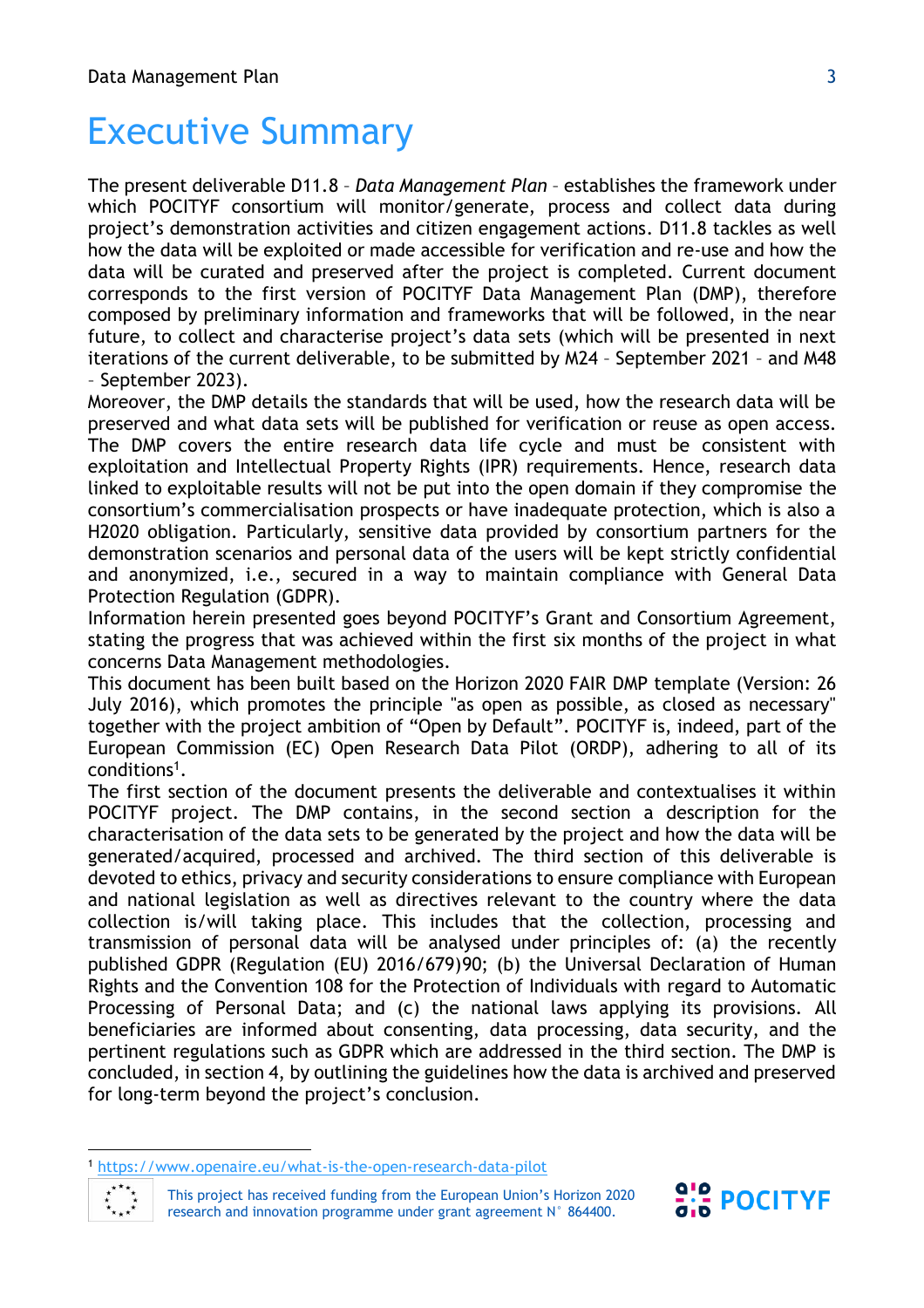## Table of contents

|                | 1.1<br>1.2<br>1.3 |  |
|----------------|-------------------|--|
| 2 <sup>1</sup> |                   |  |
| 3 <sup>1</sup> |                   |  |
|                | 3.1<br>3.2<br>3.3 |  |
| 4              |                   |  |
|                | 4.1<br>4.2<br>4.3 |  |
| 5.             |                   |  |
| 6              |                   |  |

## List of Tables

| Table 1 Template for characterisation and description of the data sets  9 |  |
|---------------------------------------------------------------------------|--|
|                                                                           |  |
|                                                                           |  |
| Table 4 - Tool to characterise data curation and preservation  18         |  |

## List of Figures

| Figure 1 Template for Responsibility Assignment Matrix to track responsibilities within |  |
|-----------------------------------------------------------------------------------------|--|
|                                                                                         |  |
|                                                                                         |  |

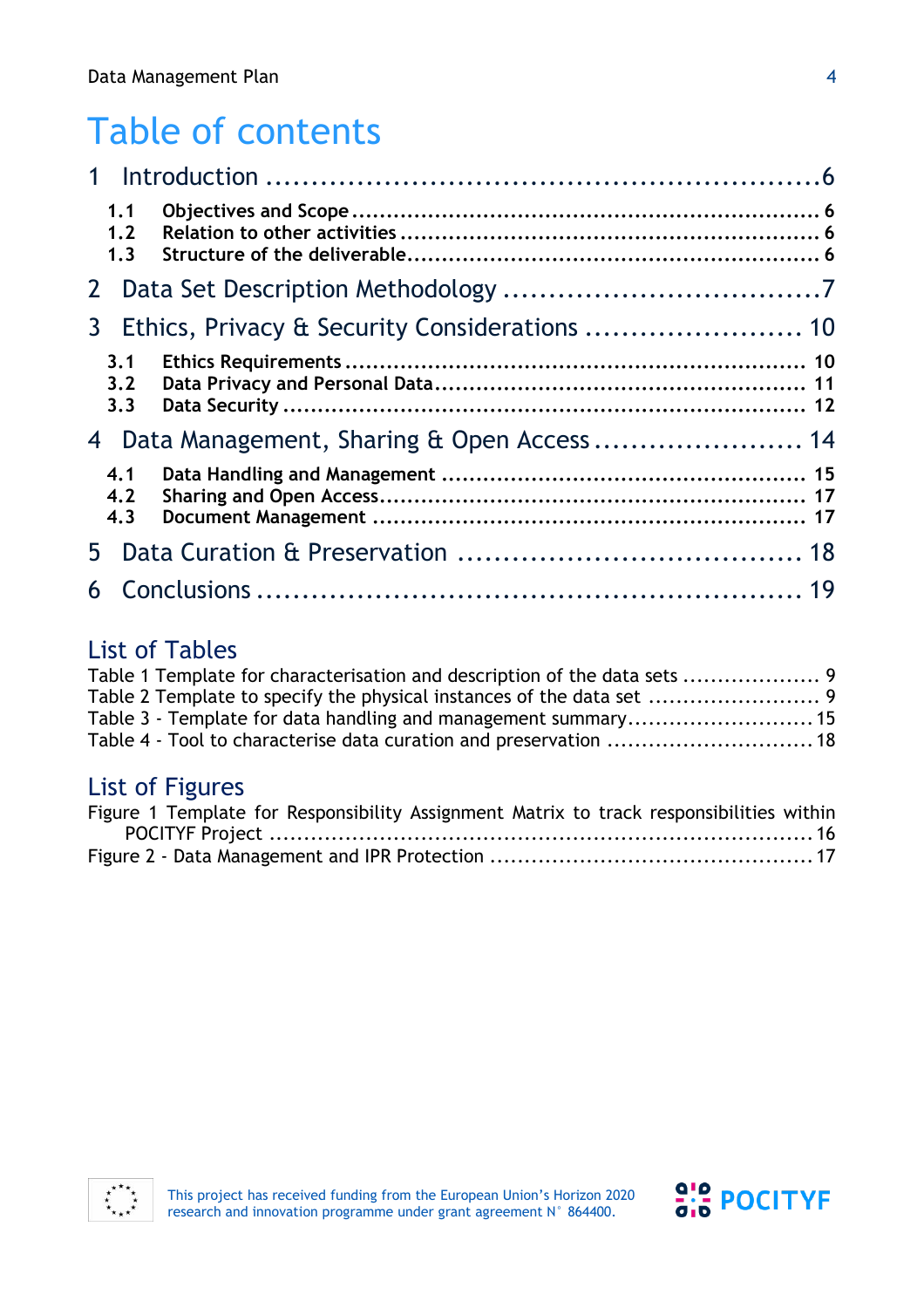## Acronyms

| <b>Acronym</b> | <b>Meaning</b>                            |
|----------------|-------------------------------------------|
| <b>DMP</b>     | Data Management Plan                      |
| <b>DPO</b>     | Data Protection Officer                   |
| <b>EC</b>      | <b>European Commission</b>                |
| <b>GDPR</b>    | <b>General Data Protection Regulation</b> |
| <b>IPR</b>     | <b>Intellectual Property Rights</b>       |
| <b>ORDP</b>    | Open Research Data Pilot                  |
| <b>PEB</b>     | <b>Positive Energy Block</b>              |



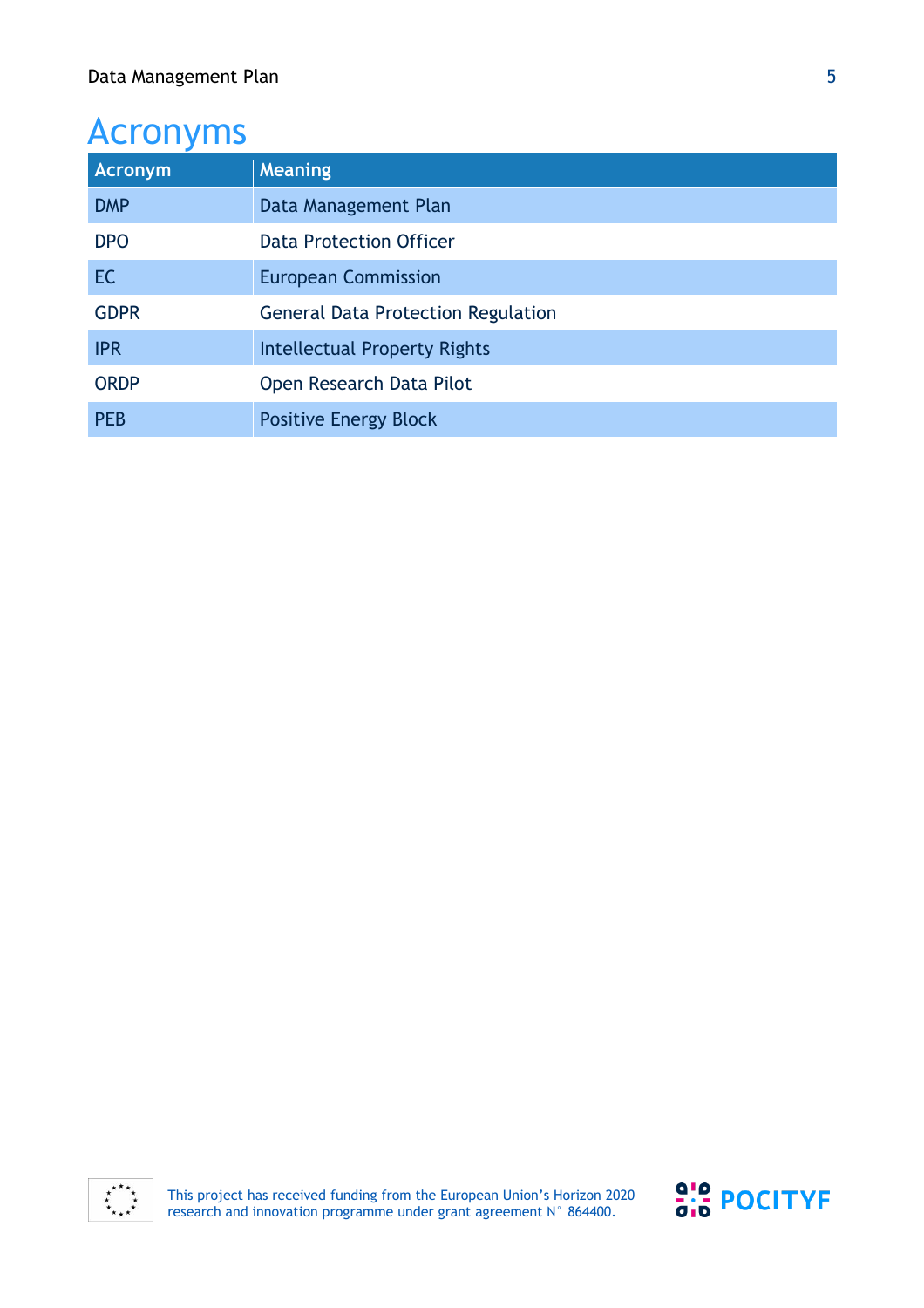# 1 Introduction

## 1.1 Objectives and Scope

The current deliverable D11.8 – Data Management Plan – constitutes a guideline complying to European and national legislation on the acquiring, handling, processing and archiving of data generated during POCITYF project and beyond the project's end, being updated by Month 24 and 48.

D11.8 allows for a consortium-wide alignment around the project's data management processes. The objective is to promote the principles of: (a) the recently published GDPR (Regulation (EU) 2016/679)90; (b) the Universal Declaration of Human Rights and the Convention 108 for the Protection of Individuals according to Automatic Processing of Personal Data; and (c) the national laws applying its provisions.

#### 1.2 Relation to other activities

T11.4, and, subsequently, its respective deliverables, have a transversal actuation throughout POCITYF, providing a guideline on how partners should generate, acquire, handle, share and curate research data during all activities carried out within and beyond POCITYF, especially important for the demonstration- and replication-related WPs (WP6, WP7 and WP8), and for the one dealing with citizen engagement activities (WP4). The DMP will allow that all consortium is aware of the practices that shall be followed within the conduction of those activities.

## 1.3 Structure of the deliverable

Deliverable 11.8 is structures as follows:

- I. Section 2 Data Set Description Methodology: presentation of the methodology that will be used to identify and characterise the different data sets that will be generated or acquired, their origin, purpose and its relation to the objectives of the project, as well as the type and format of the data. Furthermore, this methodology will describe the data sets in terms of communication protocols and involved hardware and software;
- II. Section 3 Ethics, Privacy & Security Considerations: constituting ethical, privacy or legal issues that can have an impact on data sharing and handling. The processes for recruitment of participants are outlined and data privacy and issues regarding personal data are presented. Furthermore, the role of a Data Protection Officer (DPO), the one who ensures adherence to GDPR, is explained. Complementing these general efforts, city- and partner-specific processes on privacy and security will be elaborated in the future versions;
- III. Section 4 Data Management, Sharing & Open Access: contextualising the data handling descriptions, procedures and access rights to publications and data sets, the principle of Open Research Data and Open City Data as well as the document management system;
- IV. Section 5 Data Archiving & Preservation: presenting the procedures and processes on the curation and preservation of the generated data sets within and beyond the project's life cycle.
- V. Section 6 Conclusion: addressing the main highlights of the deliverable.



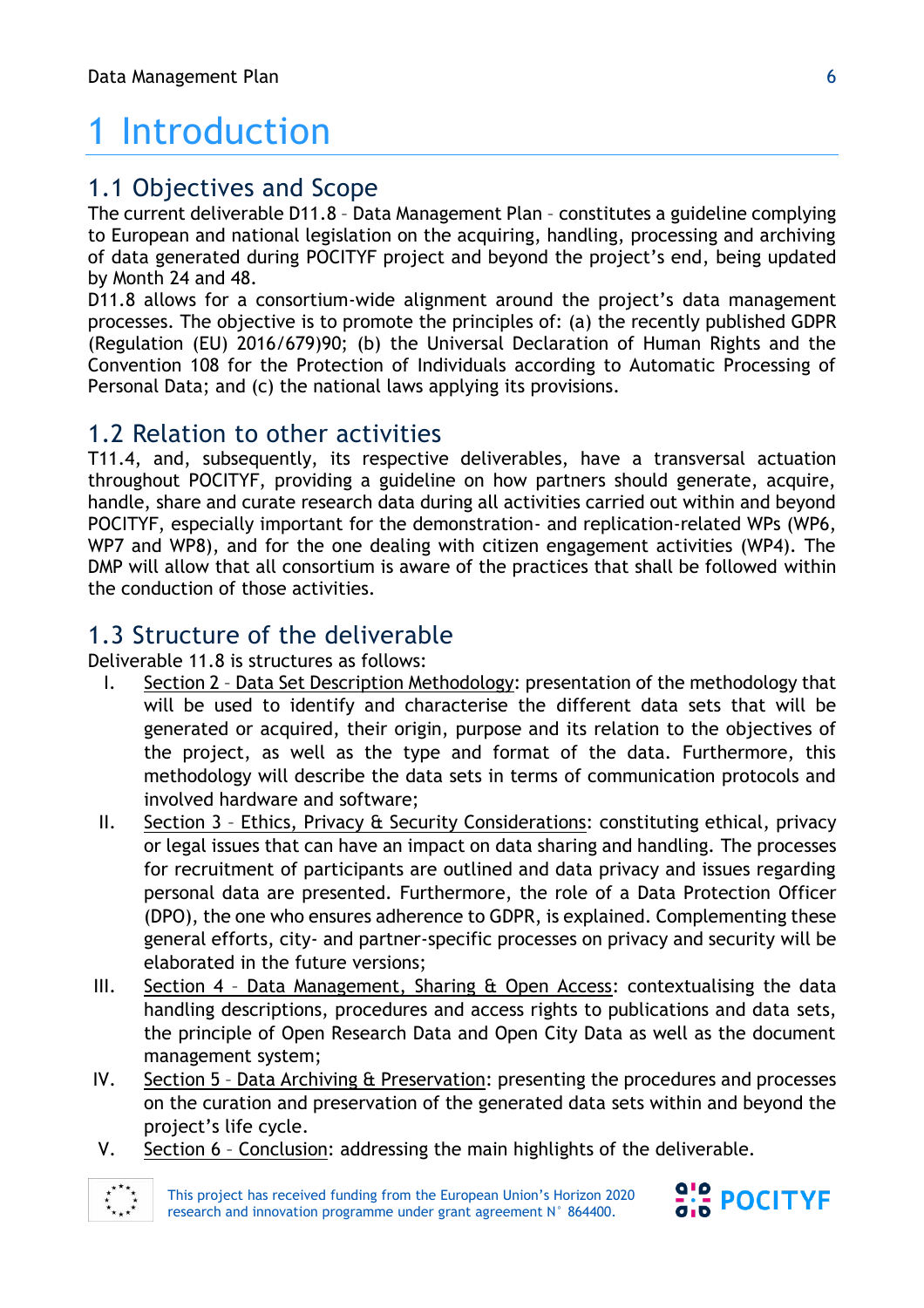# 2 Data Set Description Methodology

Within this chapter, the methodology to collect the data to be generated or acquired, the origin, nature and scale and to whom it could be useful, and whether it underpins a scientific publication or not, is described. In addition, information and guidelines on the reuse of the data are stated.

As the project is still in its infancy, it is still not possible to list the various and final data that will be generated/acquired during the project, since relevant activities towards data sets' identification are still being carried out in *WP1 – POCITYF Smart City Framework Towards an Integrated Development*, *WP2 – Setting up, Planning and Execution of Performance Monitoring Activities*, *WP4 – Citizens Engagement and Open Innovation Activities*, *WP6 – Evora Lighthouse City demonstration activities* and *WP7 – Alkmaar Lighthouse City demonstration activities.* A first comprehensive identification of the data sets to be generated/acquired, with all evaluation metrics and formulas derived, will be available in *D2.3 – Monitoring Data & Infrastructure Definition, expanding to Cultural Heritage cases* (M12, September 2020), and included in the updated versions of the DMP in month 24 and 48. The next versions of the DMP will, as well, characterise the identified data sets as defined in the chapter on "Data Management, Sharing & Open Access".

Table 1 presents one of the tools that will be used to characterise and describe the data sets that are expected to be generated/acquired by the project. The includes standardised items under which every data set will be classified. That table will be stored, as an excel file, in POCITYF's collaborative online tool.

The **1 st column** identifies the ID of the data set. The **2 nd column** indicates the 'Title of the data set'. The title of the data set shall be self-explanatory regarding the nature and purpose of the data set.

In the **3** the 'Filename' under which the data set will be stored/archived/curated is specified.

The **4 th column** specifies the WPs for which the data set is generated or acquired.

In the **5 th column**, the city corresponding to the data set is specified. Here, it shall be distinguished between *Lighthouse* and *Fellow* cities.

The **6 th column** indicates the consortium partner(s) and/or contact person(s) responsible for the data set.

In the **7 th column**, the 'Relation to the project objective' is detailed. The relation adheres to the subordinate 10 specific objectives of POCITYF Project:

- *Objective 1:* Demonstrate solutions at building and district level that enable the increase of energy self-consumption, energy savings and high share of locally produced renewable energy – leading to energy positive districts, located in mixed use urban districts including that of cultural heritage ones;
- *Objective 2:* Demonstrate P2P energy management and storage solutions supporting grid flexibility and curtailment reduction;
- *Objective 3:* Demonstrate the integration of electro-mobility solutions as an enabler to grid flexibility;
- **Objective 4: Demonstrate the integration of the latest generation of ICT solutions** within existing city platforms over open and standardized interfaces enabling data exchange/monitoring for the development of new innovative services;



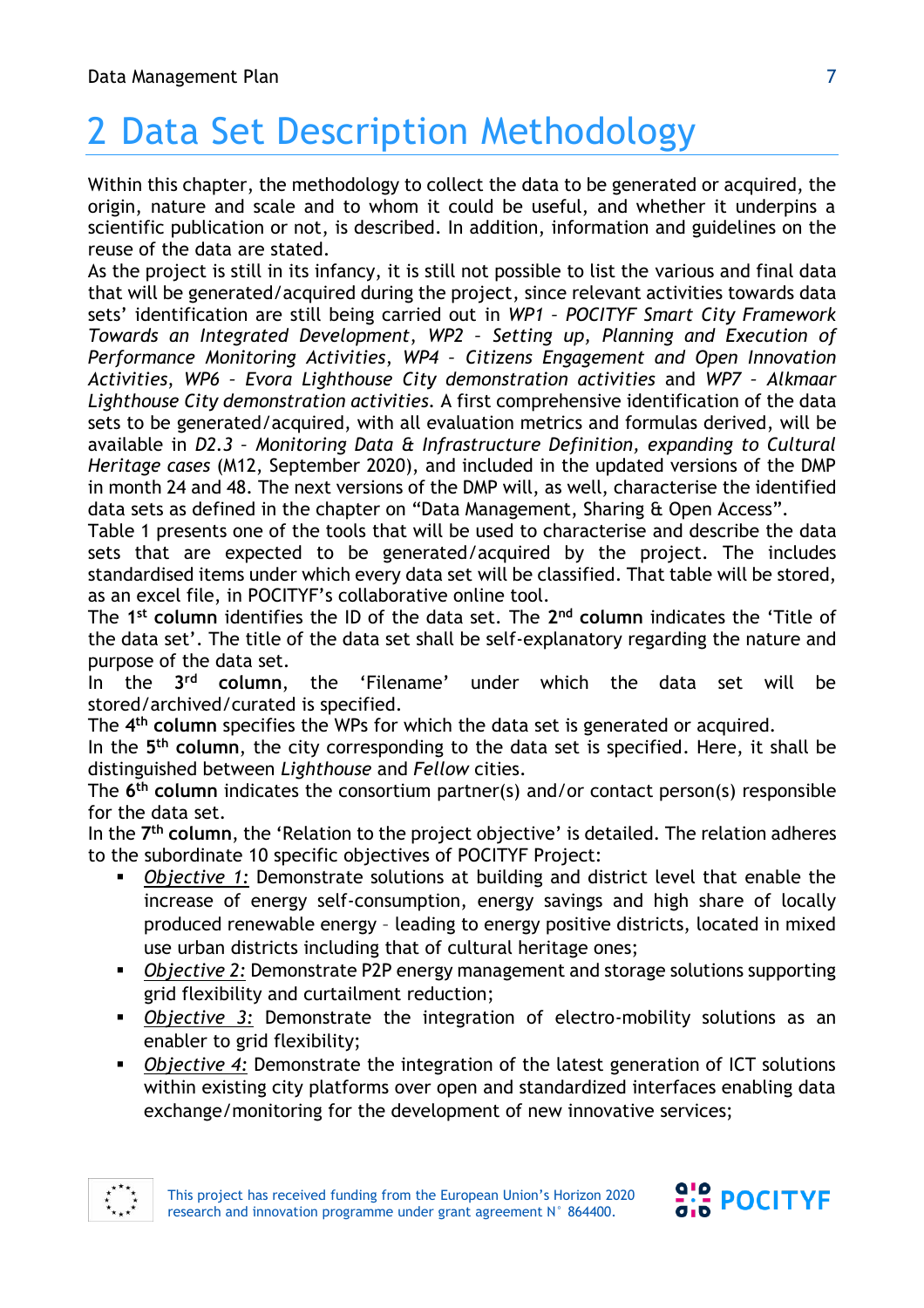Data Management Plan

- *Objective 5:* Demonstrate active citizen engagement services and solutions providing an open innovation ecosystem for citizens to participate in co-creation, decision making, planning and problem solving within the Smart Cities;
- *Objective 6:* Design bankable business models and robust investment concepts that consider the whole PED lifecycle, and test them to reduce technical and financial risks for investors guaranteeing replicability at EU scale;
- **Objective 7: Strengthening the links and cooperative innovation with other SCC** Projects in a large number of Member States with a wide coverage of cities ranging in size, geography, climatic zones and economic situations;
- *Objective 8:* Measure, validate and evaluate the demonstration results after a 2 year large-scale demonstration at district level within 2 highly innovative EU Cities;
- *Objective 9*: Demonstrate solutions that facilitate the energy transition of historical and cultural heritage city areas;
- *Objective 10:* Identify related regulatory barriers, legal aspects and data security/protection and propose practical recommendations on how to overcome them.

In the **8 th column**, the 'Data type' of the data set is indicated. The expected data types include but are not limited to:

- Integers
- Booleans
- Characters
- Floating-point numbers
- Alphanumeric strings
- Other (to be specified)

The **9 th column** specifies the 'Data format' of the data set. The expected data formats include but are not limited to:

- ASCII text-formatted data (TXT)
- CAD data (DWG)
- Comma-separated values (CSV)
- dBase (DBF)
- **EXtensible Mark-up Language (XML)**
- Tab-delimited file (TAB)
- Geospatial open data based upon JavaScript Object Notation (GeoJSON)
- Geo-referenced TIFF (TIF, TFW)
- Hypertext Markup Language (HTML)
- Keyhole Markup Language (KML)
- MS Word (DOC/DOCX)
- MS Excel (XLS/XLSX)
- MS Access (MDB/ACCDB)
- OpenDocument Spreadsheet (ODS)
- Open Document Text (ODT)
- Rich Text Format (RTF)
- SPSS portable format (POR)
- Other (to be specified)



This project has received funding from the European Union's Horizon 2020 research and innovation programme under grant agreement N° 864400.

 $\frac{9!}{9!6}$  POCITYF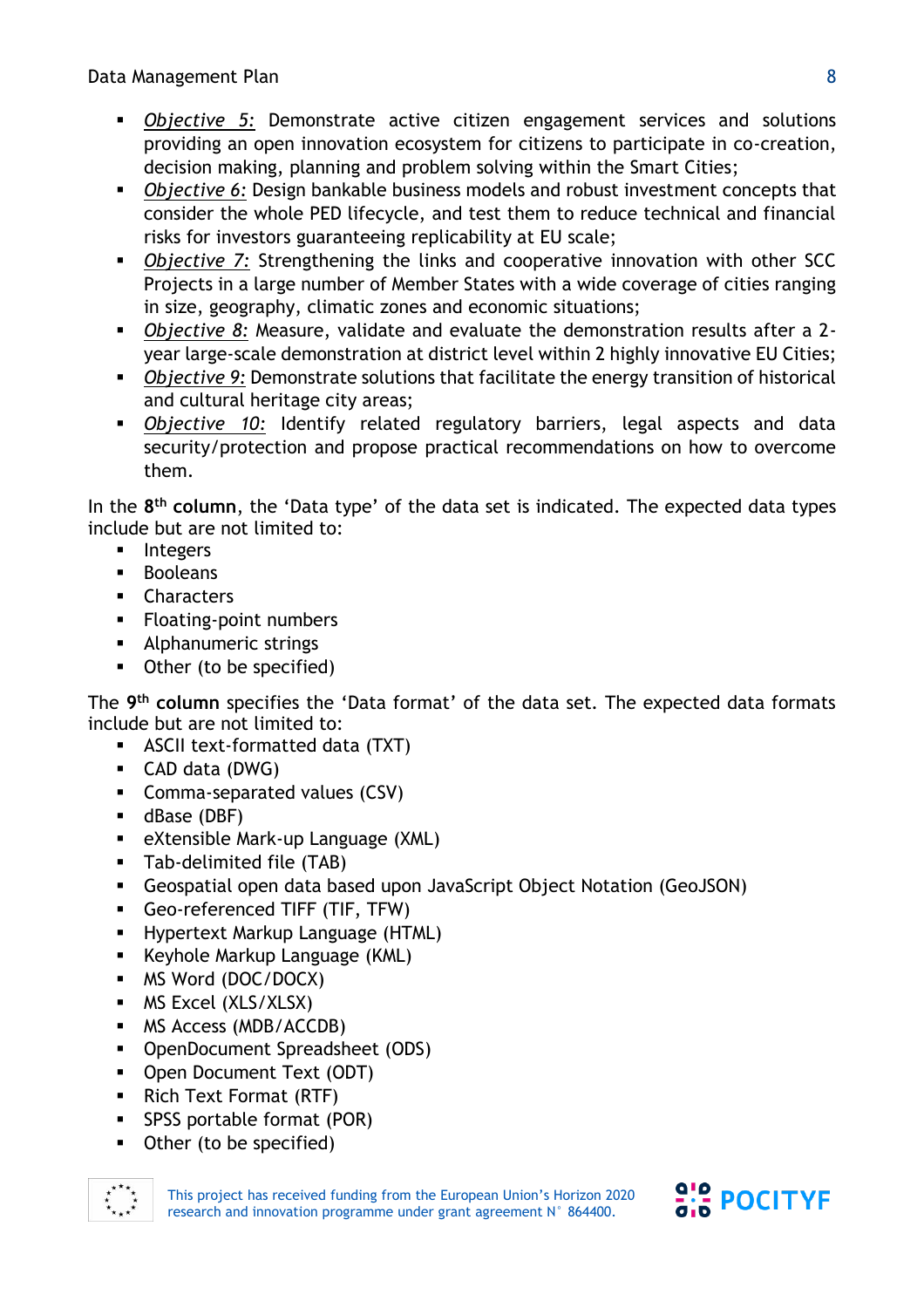The **10th column** details the 'Description of the data set'<sup>2</sup> . The description of the data set shall be clear and precise so that each data set can be distinguished from the others by the information enclosed.

The **11th column** indicates the 'Origin of the data'. The origin of the data set shall indicate how the data was collected and what kind of equipment was used to obtain the data set. In the **12th column**, it is specified whether the data is personal (traced back to an individual entity) or not. This characteristic shall help to identify sensitive data in terms of GDPR as well as requirements emanating from ethical, data privacy and security considerations at the point where it is generated/acquired.



Table 1 Template for characterisation and description of the data sets

Complementing the sheer characterisation of the data sets, a second tool is used in form of a second table (Table 2) to specify the physical instances of the data set (building, origin equipment/tool, repository equipment/tool as well as communication between origin and repository and access rights).

Table 2 Template to specify the physical instances of the data set

| ID | Title of<br>data set | PEB | <b>Building</b> | Origin<br>equipment/tool | Repository<br>equipment/tool | Communication<br>between origin and<br>repository | <b>Access</b><br>(confidential<br>or public) |
|----|----------------------|-----|-----------------|--------------------------|------------------------------|---------------------------------------------------|----------------------------------------------|
|    |                      |     |                 |                          |                              |                                                   |                                              |
|    |                      |     |                 |                          |                              |                                                   |                                              |
|    |                      |     |                 |                          |                              |                                                   |                                              |
|    |                      |     |                 |                          |                              |                                                   |                                              |
|    |                      |     |                 |                          |                              |                                                   |                                              |

This table will further contextualise data sets within POCITYF universe, directly linking them with demo sites and hardware and software.

The **3 rd column** indicates the Positive Energy Block (PEB) where the data sets will be generated and acquired, whereas the **4 th column** the specific building within that PEB/s. The **5 th column** identifies the hardware (equipment) and/or software that generates that data set. The **6 th column**, in its turn, points to the system that will store the data set. Following this characterisation, **7 th column** renders information on the communication protocol that will be used between the source and the repository of the data set. The last one - **8 th column** – characterises the data set in terms of confidentiality.

<sup>&</sup>lt;sup>2</sup> It may be sufficient to introduce keywords in context with the data set description. The keywords used shall still allow to identify each data set individually. The characterisation of the data sets based on keywords may allow the use of database tools, such as SQL to organise, maintain and access the data sets during POCITYF project.



l

This project has received funding from the European Union's Horizon 2020 research and innovation programme under grant agreement N° 864400.

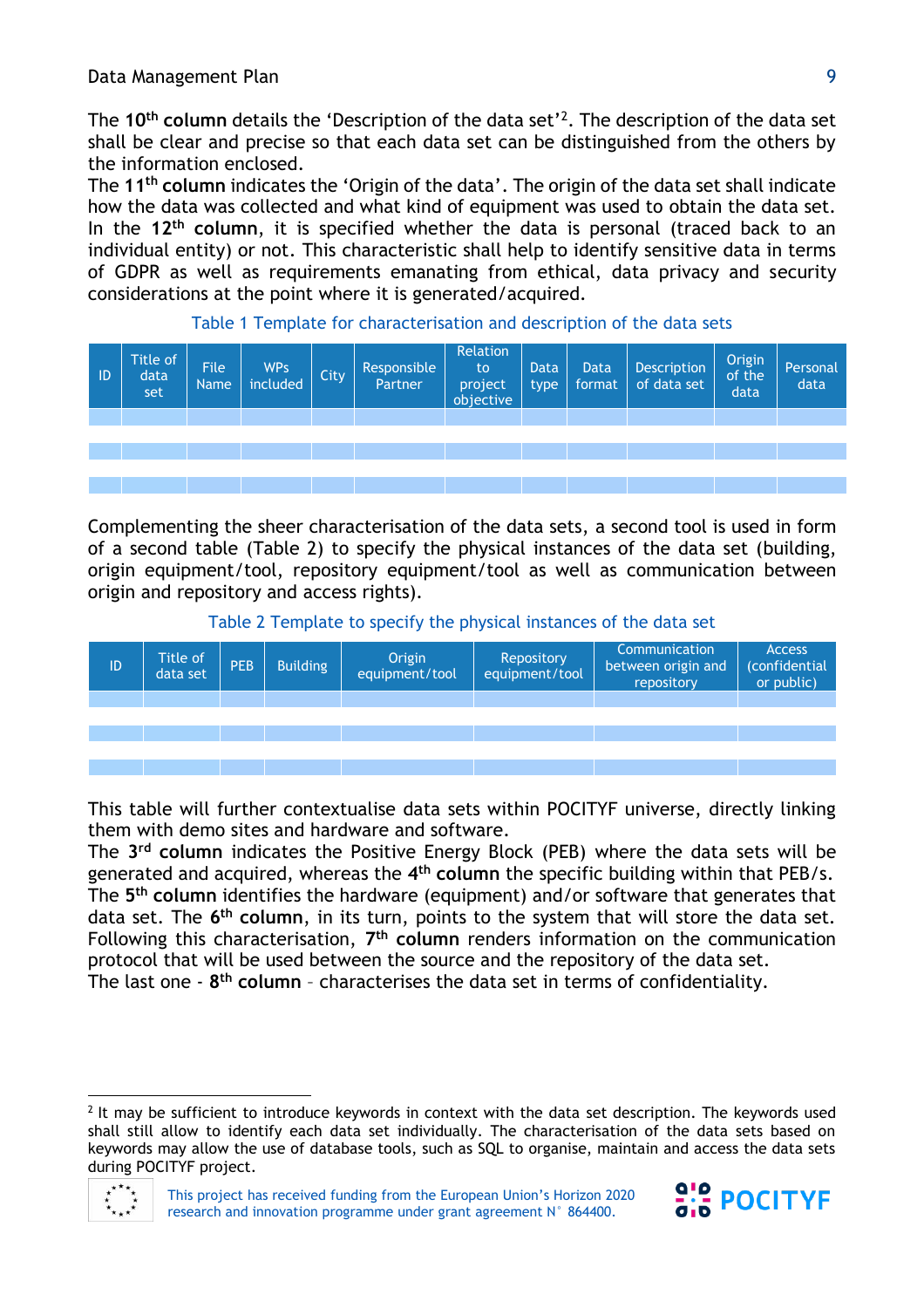# 3 Ethics, Privacy & Security Considerations

The project involves carrying out data collection (in the context of the piloting and validation phase) and a set of large-scale validation tests to assess the technology and effectiveness of the proposed framework in real life conditions. Hereby, the DMP specifies ethics, privacy and security considerations to comply with all European and national legislation and directives relevant to the country where the data collections are taking place and, moreover, where the data set is curated and preserved. This work is complemented by deliverables D12.1, D12.2 and D12.3 – submitted in November 2019 – and D11.11, on "Ethical Monitoring and GDPR Conformation Plans".

As POCITYF project includes multiple cities with diverse characteristics and specific and local objectives, the nature of the collected and processed data is heterogenous. To cope with the different nature of the data sets, methodologies to address ethical requirements as well as data privacy and security are of upmost importance to establish a general framework in this heterogenous environment. The following three sections will detail the different methodologies and principles used to address a number of privacy and data protection issues raised by the project's activities.

## 3.1 Ethics Requirements

The internal ethical agenda of POCITYF follows the guidelines of various expert communities in the field of data ethics (e.g. the European group on ethics in science and new technologies to the European Commission). The ethical agenda includes a code of conduct to specify correct behaviour and corresponding principles in relation to data collection and processing. The following six principles are contemplated and addressed within POCITYF ethical code of conduct:

- I. **Ownership** Who is the owner of the data?
- II. **Transaction transparency** What access is given to the owner and how transparent is the access (a transparent access for the use of the individual's personal data has to be established, the individuals should have full and transparent access to the algorithms used to and generate and aggregate the data sets)?
- III. **Consent**  Which individuals or other entities need to give consent to use the data (individuals or other entities shall be explicitly informed of what personal data moves to whom, when and for what purpose from the owner of the data)?
- IV. **Privacy**  What efforts and measures are in place to ensure data privacy (in terms of data processing, the project partners are obliged to invest all reasonable effort to preserve the privacy of the individual)?
- V. **Currency**  If applicable, what is the financial value of the personal data and how is that communicated with the owner of the data (individuals shall be explicitly informed of any financial transactions resulting from there data)?
- VI. **Openness**  how much of the aggregate data sets are freely available (if applicable, under adherence to point 1. – 5. aggregate data should be freely available)?

Following these principles shall maintain the responsible and sustainable use of the data generated and processed in POCITYF. The ethical code of conduct shall further serve as a complement to the mere compliance with data protection laws and current regulations (specified in the next section). In fact, the code of conduct of POCITYF shall reflect a principle that promotes honesty and genuine transparency in data management.



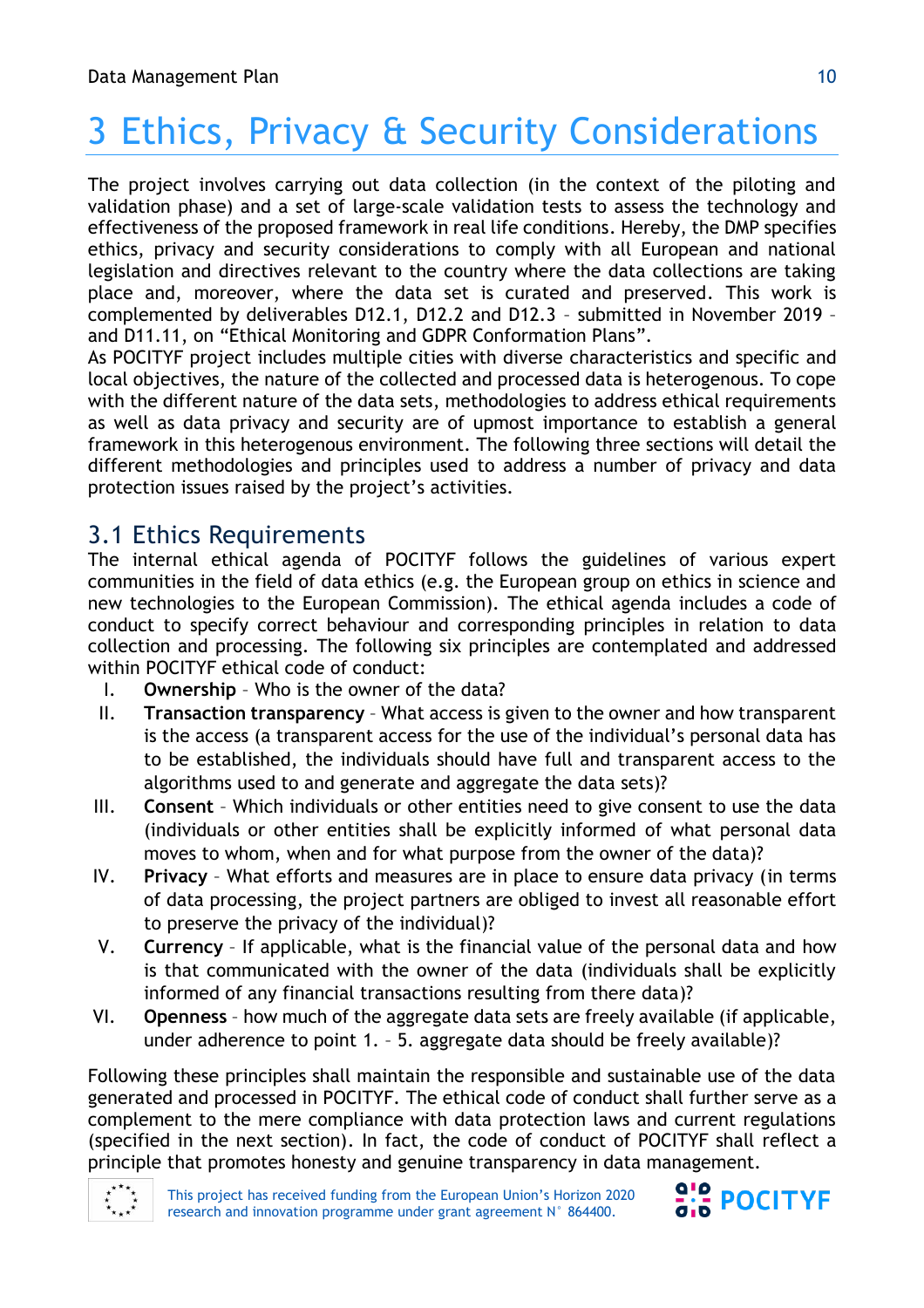Besides the afore-mentioned 6 principles, any data generation/acquiring activity involving humans will be strictly held confidential at any time of the research. This entails the following practical actions each project partner shall obey interacting with volunteers/individual stakeholders:

- I. Explicitly inform all participants about the first 6 principles of the code of conduct and give them the opportunity to provide their consent to the data management process (Why the data is being collected? How it is going to be used? How long it will be stored? How it can be amended by the individual concerned?);
- II. Ensure the volunteers that no personal or sensitive data will be centrally stored. In addition, the volunteers shall be informed about the data security measures in place (see subsection 2.3 Data Security) to avoid potential identification of individuals.

The briefing and information provided shall be conducted in the volunteers' native language. Additional information provided shall include a (i) written description of the project and its goals, (ii) the project's progress and the related testing, evaluation and validation procedures (respecting POCITYF confidential information), and (iii) information on unrestricted disclaimer rights on their agreement.

To oversee the adherence of the POCITYF consortium to the ethical code of conduct and to establish an entity communicating with the European Commission, an Ethics Board was appointed, as stated in the Grant Agreement. The Ethics Board, chaired by POCITYF Ethics Manager, includes one responsible person for each partner, whom is responsible that the activities follow the ethics, privacy and security considerations detailed in this chapter. Partners with reduced effort and limited scope had the possibility to assign a proxy to represent them in this board, i.e., someone deeply involved, for instance, in the demonstration activities and that has a comprehensive view on the conducted and planned work.

## 3.2 Data Privacy and Personal Data

POCITYF project will engage multiple cities collecting multiple sets of data and carrying out various measurements of data per city. Hence, the project stakeholders (internal and external) as well as the citizens affected by the data collection will vary from task to task. The collection, processing and transmission of personal data will be analysed under principles of:

- a) The recently published GDPR (Regulation (EU) 2016/679)90;
- b) The Universal Declaration of Human Rights and the Convention 108 for the Protection of Individuals with regard to Automatic Processing of Personal Data; and
- c) the national laws applying their provisions.

Any additional regulations at national level that do not fall under the GDPR and apply to data protection or any other sensitive information will also be taken into account.

The project will respect the privacy of all stakeholders and citizens and follow a stakeholder management procedure assuring that stakeholders and citizens are fully informed about their rights, the objective and handling of their data. The stakeholder management procedure obliges the project partners to obtain consents where personally identifiable data is collected and processed as described above, implementing suitable data handling procedures and protocols to avoid potential identification of individuals. This will include participants' data sets in activities that use techniques such as

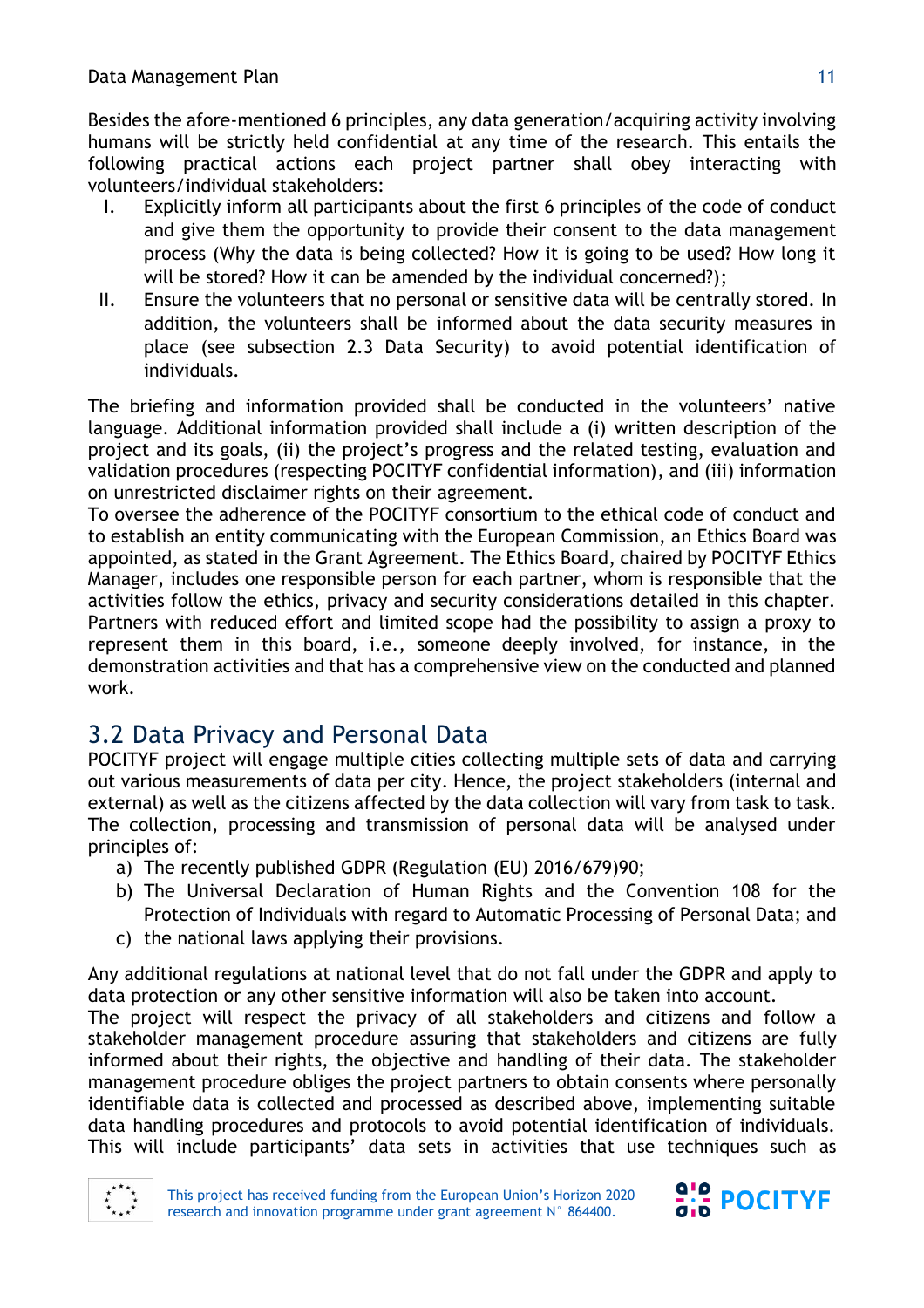interviews, questionnaires, workshops, or mailing lists as well as building, energy, and mobility data collection.

Data managed during the project will be processed only under the following preconditions which need to be met:

- (i) When the data subject has given her/his consent;
- (ii) When the processing is necessary for the performance of or the entering into a contract;
- (iii) When processing is necessary for compliance with a legal obligation; and
- (iv) When processing is necessary in order to protect the vital interests of the data subject.

To this end, personal data managed within POCITYF will be anonymised and stored in a form which does not permit identification of users. POCITYF will establish a data management framework that guarantees security of collected personal data from potential abuse, theft, or loss.

This framework will establish the guidelines that the project partners shall obey when data is generated/acquired, transferred and stored, as well as preserved and curated.

POCITYF Ethics Manager, already appointed, will be responsible to ensure the consortium's compliance with the laid-out data protection and privacy measures. The Ethics Manager will be assisted by POCITYF Advisor on EU Data Protection Law, also already appointed. The Ethics Manager will further support the consortium partners in the process of generating/acquiring data and consult both the internal and external stakeholders of POCITYF during any activity related to the generation/acquisition, handling, sharing and curation of data.

## 3.3 Data Security

A fundamental task is to manage the data in a secure way. Besides using data anonymisation techniques (such as data masking, pseudonymisation or data swapping), POCITYF will promote data encryption and backup distribution dealing with sensitive data of individual stakeholders. Moreover, the goal of these measures will be to ensure that data remains consistent over the lifetime of the project and there exist alternatives to the main files, in case they disappear or get corrupted. The encryption component adds an extra layer of security to the data files and information.

For each data set (which will be classified with Table 1 and Table 2, at least), the partners will state the provisions and measures to be implemented to ensure data security, privacy and ethical requirements.

The secure management of information will adhere to the guidelines of relevant standards (e.g. ISO/IEC 27001 and 27002; Code of practice for information security management) to ensure the triad of cyber security:

- I. **Confidentiality** Preventing unauthorised disclosure of information;
- II. **Integrity** Assuring that data cannot be modified in an unauthorised manner;
- III. **Availability** Making information available for authorised users.

The information security management will further contain the Directive on security of network and information systems ('Cybersecurity directive', NIS-Directive 2016/1148) on the security of critical infrastructures and the ePrivacy Directive 2002/58, as well as European Union Agency for Network and Information Security (ENISA) guidance. Storage of information will fully comply with the national and EU legal and regulatory requirements.



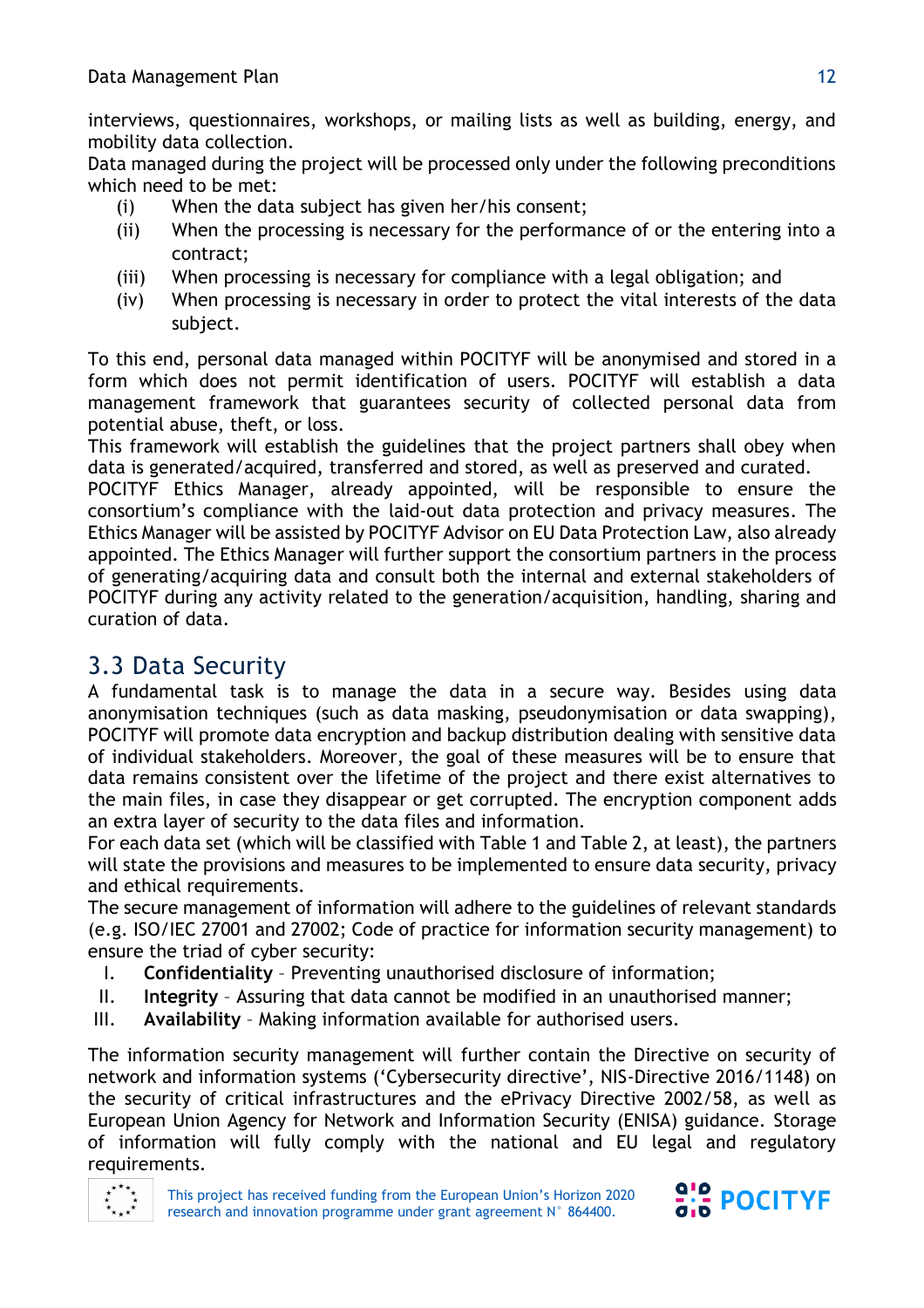The city processes on privacy and security already established as well as data security measures and engineering best practices considered will be encapsulated in the first update of the DMP by month 24.

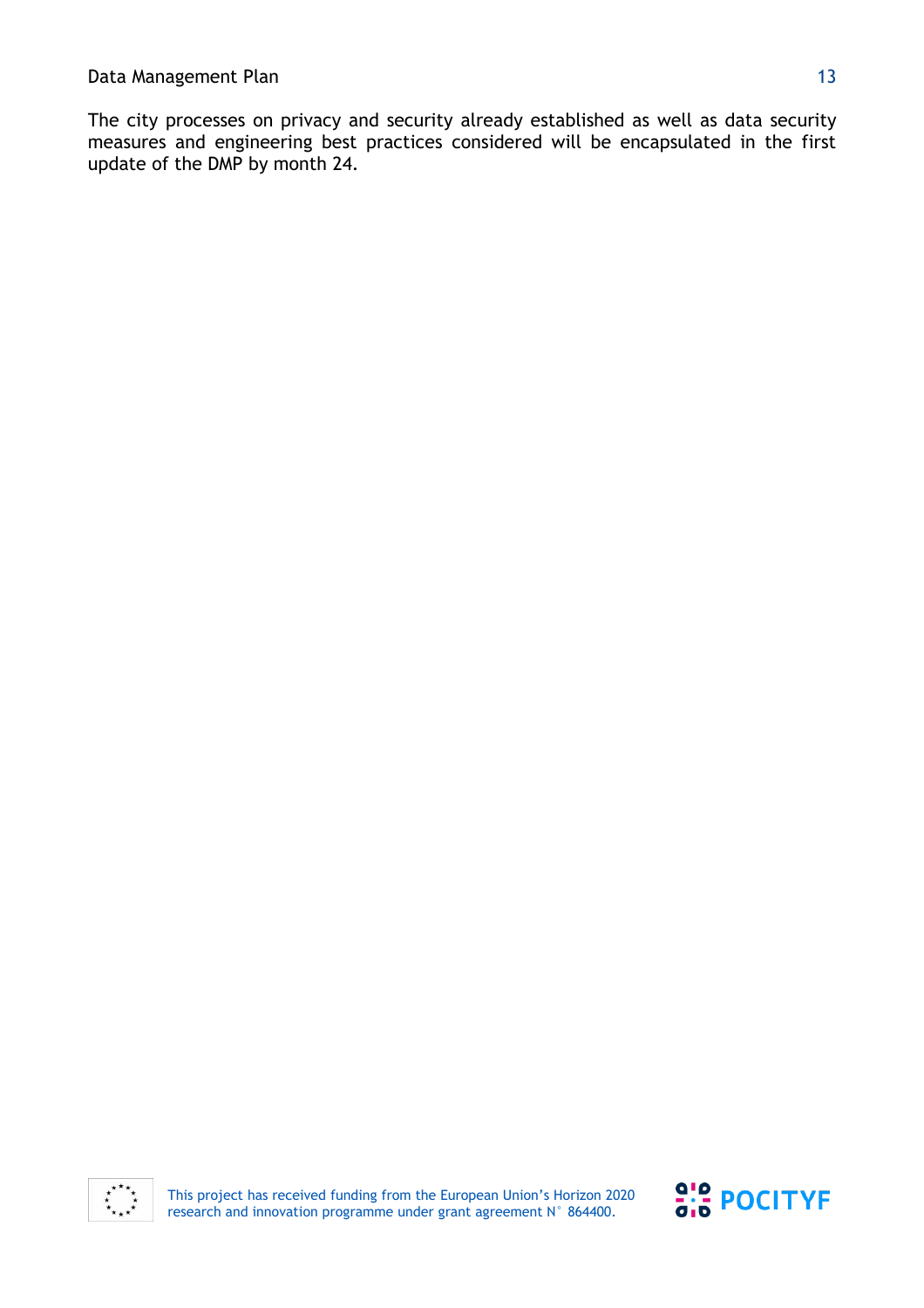# 4 Data Management, Sharing & Open Access

POCITYF will implement a comprehensive data management system complying to the ethics, privacy and security considerations and facilitating a swift processing between the project participants. After the data sets have been generated/acquired, the procedures of how the data is managed shall ensure trackability, transparency and usability among the consortium partners.

In general, POCITYF DMP details 4 different categories of data generated or acquired in the project:

- I. **Research data** all the data necessary to evaluate the quantitative KPIs of the project and data necessary to validate the results presented in public deliverables or scientific publications. The consortium strongly believes in and applies the concepts of open science, and benefits arising from the European innovation ecosystem and economy by facilitating the reuse of data at a larger scale. The DMP covers the entire research data life cycle and must be consistent with exploitation and IPR requirements. Hence, research data linked to exploitable results will not be put into the open domain if they compromise its commercialisation prospects or have inadequate protection, which is also a H2020 obligation. The Project Coordinator will be responsible to ensure that provisions on Scientific publications and guidelines on Data Management in H2020 are adhered to. As indicated, scientific research data should be findable, accessible interoperable and reusable (FAIR) to ensure it is soundly managed beyond the original purpose for which it was collected.
- II. **Operational and observational data** all the data, raw data generated/acquired as well as curated data during the implementation, testing and operation of the demonstration activities (*operational data*), and data from qualitative activities including surveys, interviews, fieldwork data or engagement activities (*observational data*, such as the one that will be collected under WP4 activities on citizen engagement). Particularly, sensitive data provided by consortium partners for the demonstration scenarios and personal data of individual stakeholders will be kept strictly confidential to protect their competitive advantage and in terms of personal data anonymised and secured to maintain compliance to GDPR.
- III. **Monitoring and evaluation data** all the data related to the monitoring of project specific KPIs (WP2) to track the performance of the developed LH energy solutions. This data will be regularly reported and published in relevant repositories (e.g. SCIS) with respective access rights set there.
- IV. **Documentation, instruments and reusable knowledge** all the data and documentation produced by POCITYF consortia, including specific documentation of the project and demonstration and implementation activities, such as tools, equipment, instruments, software, and underlying source code. The DMP covers the entire research data life cycle and must be consistent with exploitation and IPR requirements. In terms of public results, sufficient and consistent documentation



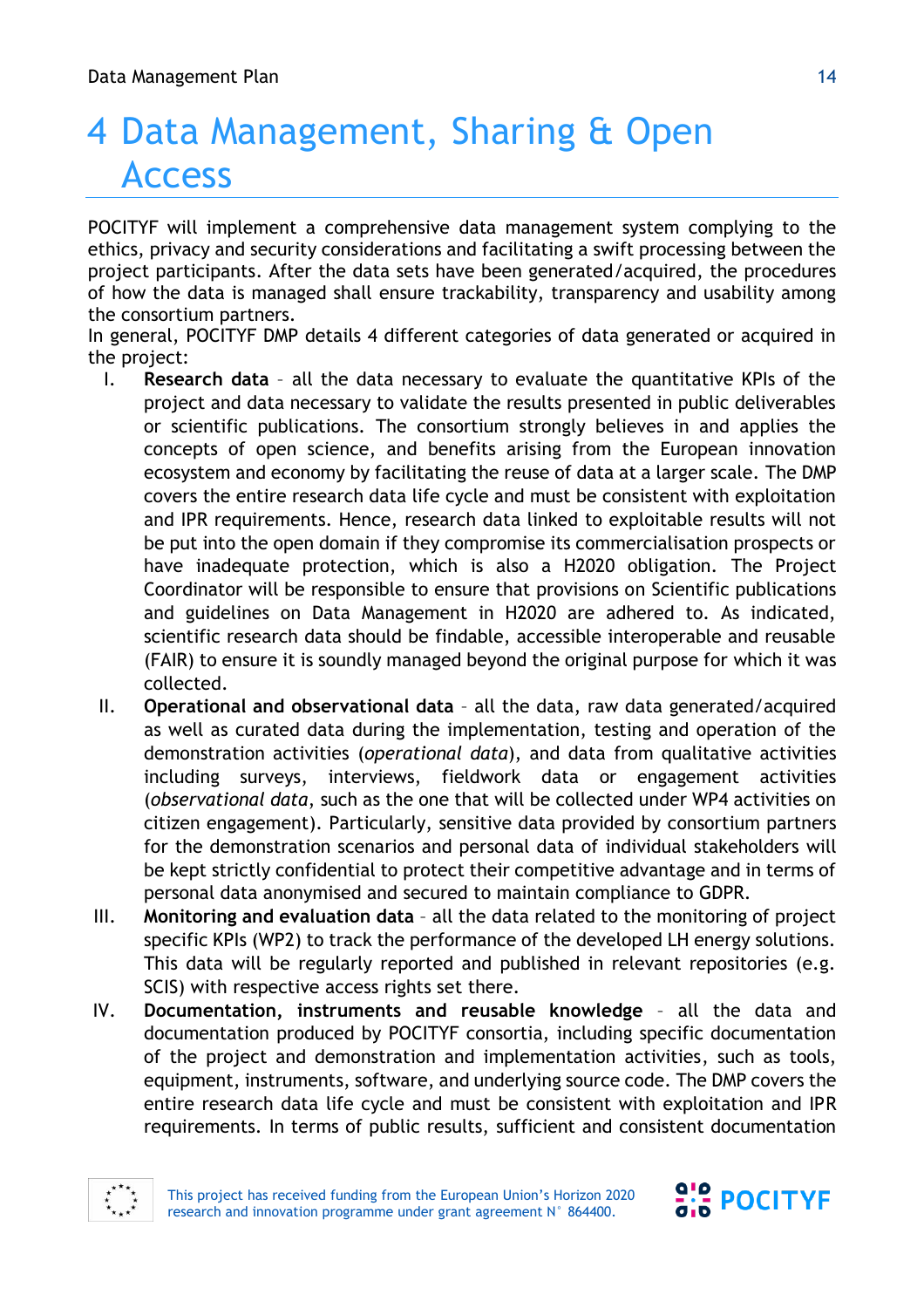and publication will support the project's dissemination activities. All public Deliverables will be published on the project website in Open Access.

## 4.1 Data Handling and Management

POCITYF will ensure that all the research data generated is *findable, accessible, interoperable and reusable (FAIR)* complying with the H2020 Guidelines on FAIR Data Management. To implement FAIR Data Management, POCITYF will facilitate the use of a data handling system following the template presented in Table 3.

| <b>Task/Demo/Activity</b>                                                 | <b>Task Name</b> |
|---------------------------------------------------------------------------|------------------|
| Description                                                               |                  |
| Purpose and relevance of data<br>collection and relation to<br>objectives |                  |
| Methodology                                                               |                  |
| Data source, data ownership                                               |                  |
| Standards, data formats,<br>vocabularies                                  |                  |
| Storage                                                                   |                  |
| Security & Privacy considerations                                         |                  |
| Exploitation/Dissemination                                                |                  |
| Dissemination Level, Limitations,<br>Approach, Justification              |                  |
| <b>Stakeholders</b>                                                       |                  |

Table 3 - Template for data handling and management summary

The template will serve as a guideline to detail the description, purpose and relevance of the data sets as well as the methodology and collection procedure used to obtain them. Furthermore, the data management system herein presented allows to complement the general information enclosed in Table 1 and Table 2, by addressing the question of ownership, which standards are applicable, how the information is stored and what data security and privacy considerations shall be taken into account/apply.

For data sets that are further used in publications and/or deliverables as a result of POCITYF, the deliverable, corresponding dissemination level and the stakeholders involved shall be detailed. In case the prediction of whether a data set will be published as part of a deliverable or not, the responsible consortium partner shall update the status of each data set as soon this can be foreseen.

To assure the trackability and transparency of responsibilities for each data set, the concept of a Responsibility Assignment Matrix is incorporated, in an adapted way towards the data management topic. In Figure 1 the basic concept of this approach is illustrated.



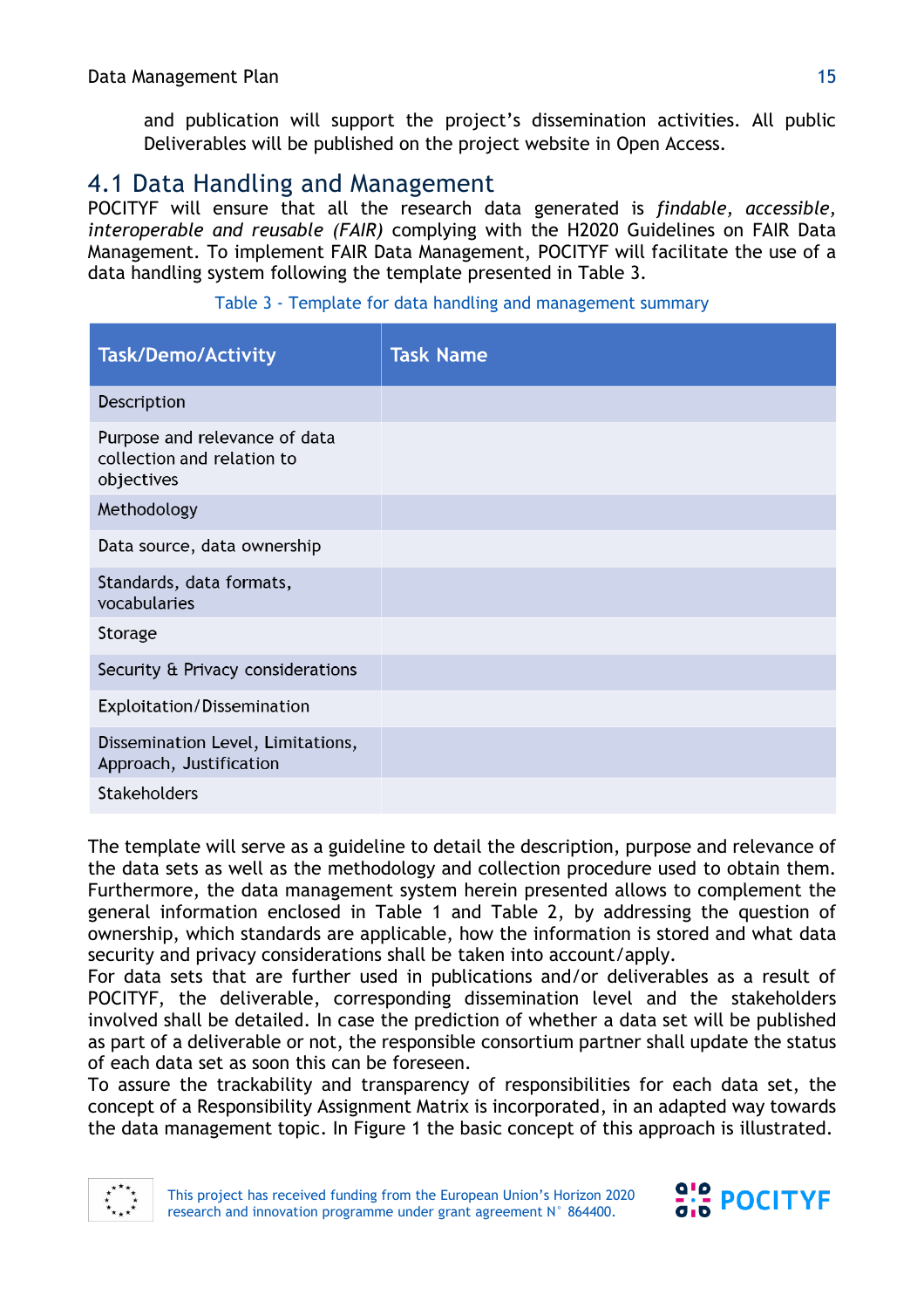

#### Figure 1 Template for Responsibility Assignment Matrix to track responsibilities within POCITYF Project

In the rows of the Responsibility Assignment Matrix all the data sets generated/acquired are listed (making link with the data set ID of Table 1 and Table 2), whilst the columns are assigned to individual project partners. The matrix itself abstracts three different forms of data responsibility: the Responsible (R), the Gatherer (G) and the Curator (C). One partner could potentially cover all the responsibility layers vertically (see Partner 2 for Data set 1 in Figure 2).

The specific tasks corresponding to each responsibility level include but are not limited to:

- i. **Responsible** responsible to track the data set through its entire life cycle during POCITYF Project and beyond. The data set **Responsible** shall further liaise with the **Gatherer** and **Curator** to ensure transparency and compliance of tall activities concerning the data set.
- ii. **Gatherer** including all the tasks related to the collection or generation/acquisition of the data set. The **Gatherer** shall assure that the data is collected in an appropriate way and complying to the general procedures stated in the DMP.
- iii. **Curator** responsible to archive and, if applicable, preserve the data set during the project and 5 years after the project's completion. The **Curator** is further responsible to ensure that the guidelines on data curation and preservation detailed in the following section are implemented (e.g. appropriate storage of data set in repository, costs in relation to data curation, etc.).

Both guidelines, the Data Handling System and the Responsibility Assignment Matrix, will ensure that the data sets are clearly documented and responsibilities are well defined within the life cycle of POCITYF Project.

All information and data gathered and elaborated will be appropriately described in the respective deliverables. All public deliverables will be made available and archived on the project website and through the EU Community Research and Development Information Service (CORDIS) for the project. The project aims to make research data and publications



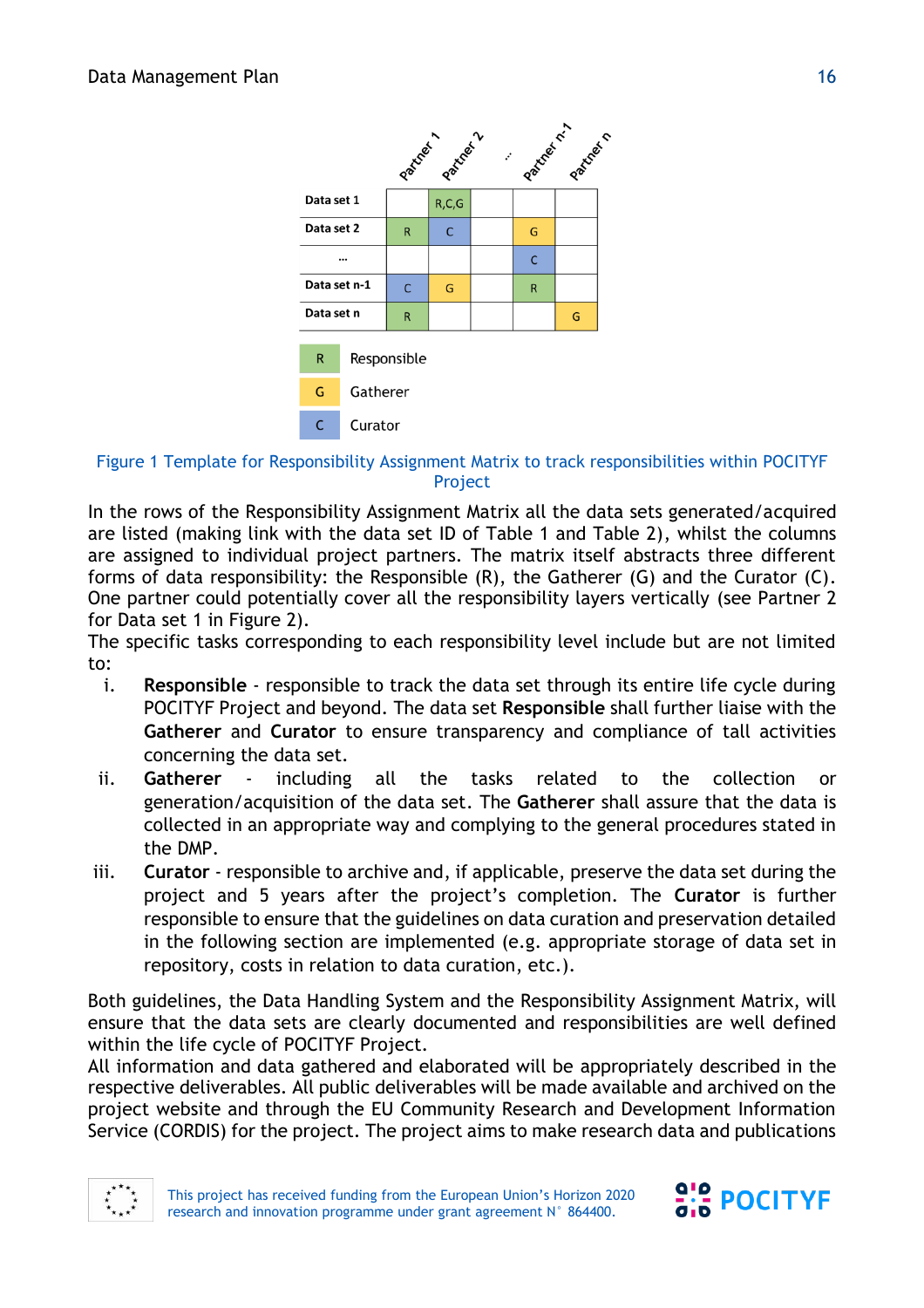that comply with the ethics, privacy and security considerations freely available through *Open Access* and suitable repositories.

## 4.2 Sharing and Open Access

The activities within POCITYF will include a number of public deliverables as well as scientific and other publications. The consortium will provide timely open access to research data in project-independent repositories and provide the link to the respective publications, to allow the scientific community to examine and validate the results based on the underlying data.

The policy for open access to research data and publications follows the H2020 Guidelines to Open Access. It is the will and commitment of the partners to share non-commercially sensitive knowledge and experience with the city socioeconomic sector to ensure learning is transferred and errors are not repeated. The consortium members have committed to allocate specific budget to ensure and encourage the academic partners to publish research results as *Gold Open Access*. The policy for open access to research data (technical platform, energy services, non-personal data, knowledge, etc.) arising from this project is illustrated in the following picture.



Figure 2 - Data Management and IPR Protection

In case *Gold Open Access* in peer-reviewed repositories cannot be achieved, the consortium will resort to *Green Open Access* strategy.

## 4.3 Document Management

All documents and files generated within the POCITYF are handled in one platform (Microsoft Teams) to ease the collaboration and increase transparency among the various consortium partners to locate and access the project documentation. The naming and terminology of the files and documents follows a rigid structure agreed on by all consortium partners, addressed in D11.1 – *Project Management Roadmap*.

The partners are responsible that the documents and files they upload are complying to the overall guidelines laid-out in this DMP. The partners are advised to coordinate the sharing of sensitive documents with the Ethics Board, Ethics Manager and POCITYF Advisor on EU Data Protection Law.



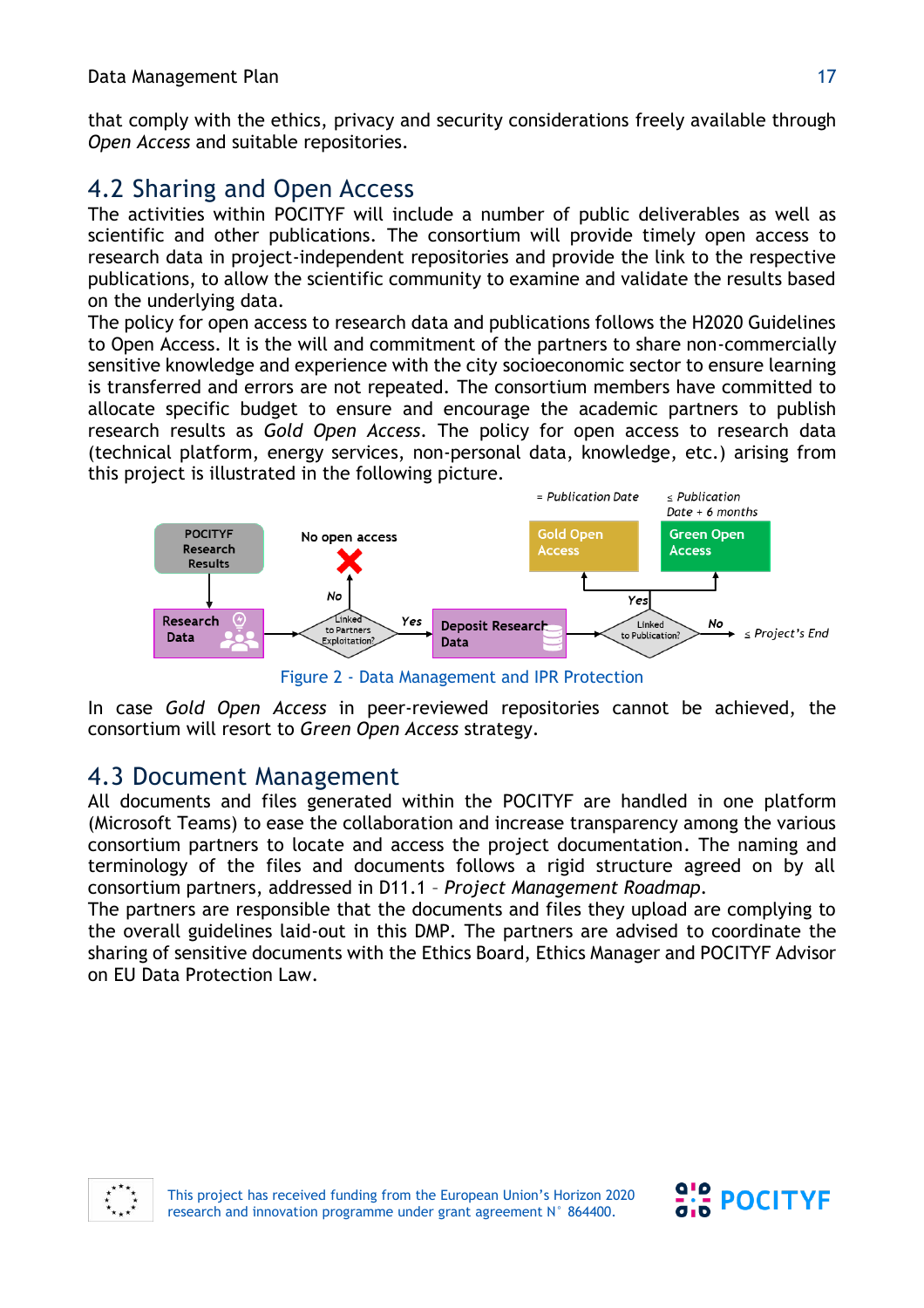# 5 Data Curation & Preservation

This chapter describes the procedures for the long-term curation and preservation of the data. The procedures included will indicate how long the data shall be stored, where it will be stored and what cost are associated with it.

Public deliverables will be published and curated on the project website while internal data sets will be backed up to allow recovery for re-use and/or verification. Primary data will be archived for a minimum of years, to be determined still, by the data responsible/partner generating the data.

The classification system presented in Table 4 shall facilitate appropriate measure for the data curation and preservation procedures.

|    | <b>Title</b>                 | Repository          |                       |                                   | Long-term preservation plan |                            |                       |                                             |
|----|------------------------------|---------------------|-----------------------|-----------------------------------|-----------------------------|----------------------------|-----------------------|---------------------------------------------|
| ID | <sub>of</sub><br>data<br>set | Storage<br>location | Type of<br>repository | Reasons to use<br>this repository | <b>Time</b><br>period       | Approximated<br>end volume | Storage<br>repository | <b>Associated costs</b><br>for preservation |
|    |                              |                     |                       |                                   |                             |                            |                       |                                             |
|    |                              |                     |                       |                                   |                             |                            |                       |                                             |
|    |                              |                     |                       |                                   |                             |                            |                       |                                             |
|    |                              |                     |                       |                                   |                             |                            |                       |                                             |

#### Table 4 - Tool to characterise data curation and preservation